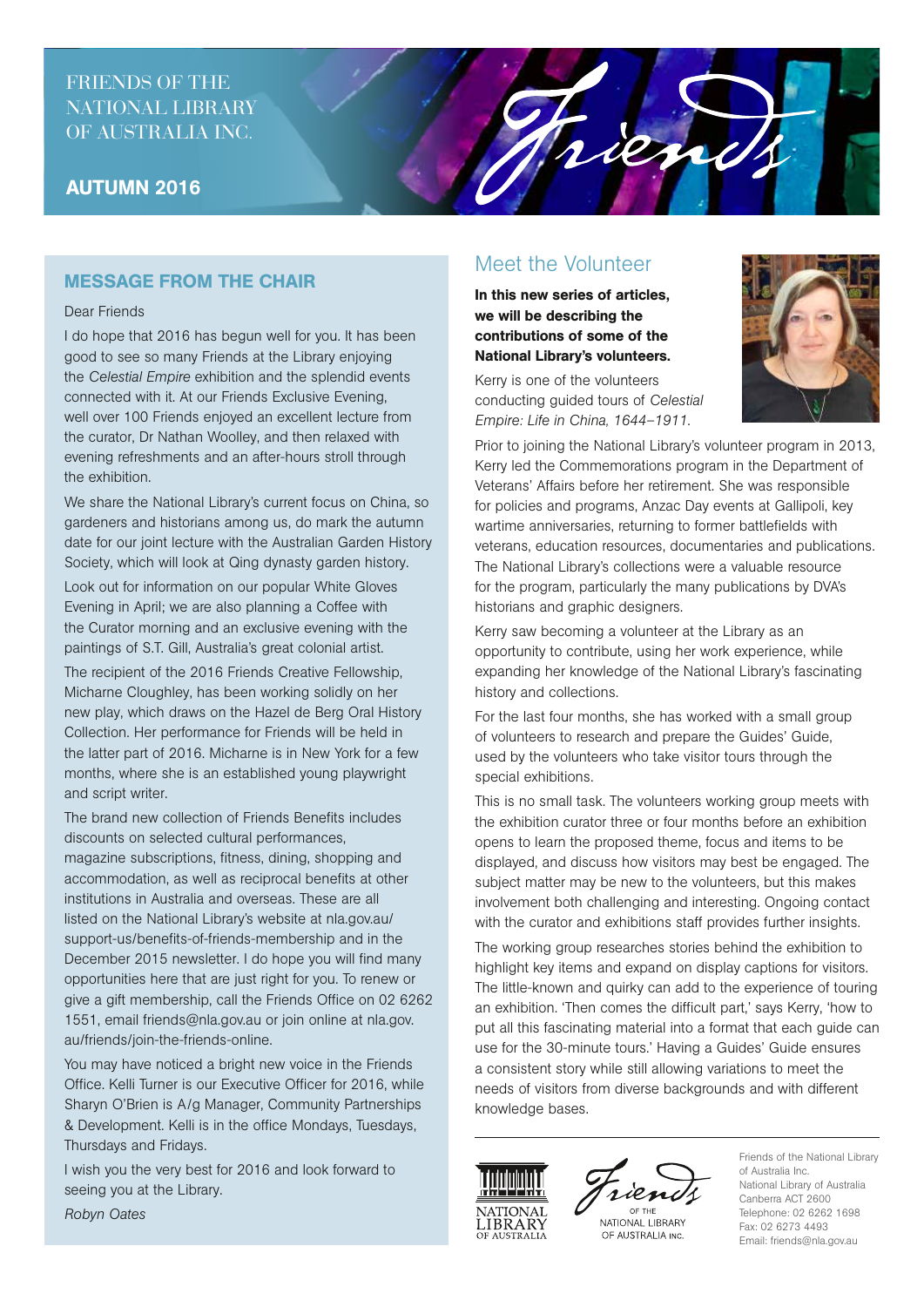According to Kerry, 'Every tour group and guided tour is different, but the talking points, background material and each volunteer guide's own research enable us to provide interesting tours and answer as many questions as possible. Of course, we can't be experts on all aspects of an exhibition—and we're often learning from our tour participants—so we can follow up or let people know where they can find additional information, on the Library's website or from other avenues'.

'Visitors to the Library are always welcome to browse an exhibition themselves but by doing a tour with a guide, you can learn much more of the story and background to the intriguing and often unique items on display.' Other exhibition tours Kerry has worked on include *Heroes and Villains: Strutt's Australia*; *Keepsakes: Australians and the Great War*; and various iterations of the Treasures Gallery.

Like other volunteers, Kerry also plays a role in other areas of the Library—on the Foyer information desk at weekends, and in proofreading, editing and researching for the Publications team. She sees her volunteer experiences as rewarding and more than meeting her expectations.

### FRIENDS NEWS

### Friends Enjoy Exclusive Access

So far this year at the National Library, the Qing dynasty has stolen the show. It ruled China for nearly 300 years, and the developments of this period were fundamental to the society and culture of modern China. The population exploded, growing from 150 million in 1700 to around 350 million (estimates vary) in the mid-nineteenth century. Now the Qing have come to Canberra in the form of a joint exhibition between the National Library of Australia and the National Library of China. It is the largest exhibition that the National Library of China has ever staged overseas.

The Friends were offered exclusive access to the splendid *Celestial Empire: Life in China, 1644–1911*. Well over 100 Friends enjoyed a lecture by curator Dr Nathan Woolley as he introduced calligraphy, paintings and cultural relics from the exhibition and told us about their fascinating background. Many of these items have never before left China.

Nathan is a post-doctoral Fellow at the Australian National University. A graduate of ANU, he is conducting research focusing on the period from late imperial China to the present. Prior to this, he worked in Japan and South Korea in the fields of media and translation. Nathan speaks Chinese, Japanese and Korean. With such rich knowledge, he guided us towards a greater understanding of what, to the Western eye, was a complex and mysterious way of life.

*The Complete Map of the Everlasting Unity of the Great Qing* shows the detailed organisational structure of social administration within the empire. Other maps present China from the European perspective of coastlines and topography. Rich embroideries show that wives of officials wore their husband's rank on their own gowns.

However, this exhibition is about more than what the ruling class was doing. When foreign trade expanded, the European missionaries arrived in increasing numbers. The Library's Chinese Collection houses the London Missionary Society Collection. Missionaries needed to know about the life of the ordinary people and now this historical collection is highly valued. These commonplace materials provide some appreciation of lived experience in the ordinary world. Nathan introduced us to the activities of merchants and everyday life. He explained the reasons for having records written in the diverse scripts of Manchu and Tibetan, in addition to Chinese.

Young hopefuls for the public service sat examinations in philosophy, history and poetry. They studied historical figures in order to understand their own actions. They learned to recite complete works of literature and policy. In the exhibition, there is even a sample public examination 'cheat sheet'. Just fancy that!

The combination of personal access to the curator, a leisurely stroll through the exhibition and the opportunity to discuss it all with friends while enjoying drinks and nibbles made for a terrific Friday evening.

*Robyn Oates*

Harold White Lecture by Hannie Rayson: The Author Is Alive and Well and Coming to a Microphone near You



Author and playwright Hannie Rayson says that Harold White, the National Librarian from 1960 to 1970, was reputedly a great talker. She is right. As the story goes, Prime Minister Sir Robert Menzies gave the project the go-ahead to shut him up.

The late Wallace Brown, political correspondent for Brisbane's *The Courier-Mail* at the time, recorded that White, filling the dual roles of Parliamentary Librarian and National Librarian, was known for persistence and 'incessant, unstoppable verbiage'. Brown overheard Menzies telling his Treasurer, Harold Holt, after a late night meeting with White: 'For God's sake, Harold, give him his bloody library and get him off my back'.

On 29 November 2015, Rayson delivered the inaugural Harold White Lecture at the National Library and praised the egalitarian nature of the institution. 'In France, you have to have a post-graduate degree to use the national library,' she told the more than 80 Friends and guests who attended the event.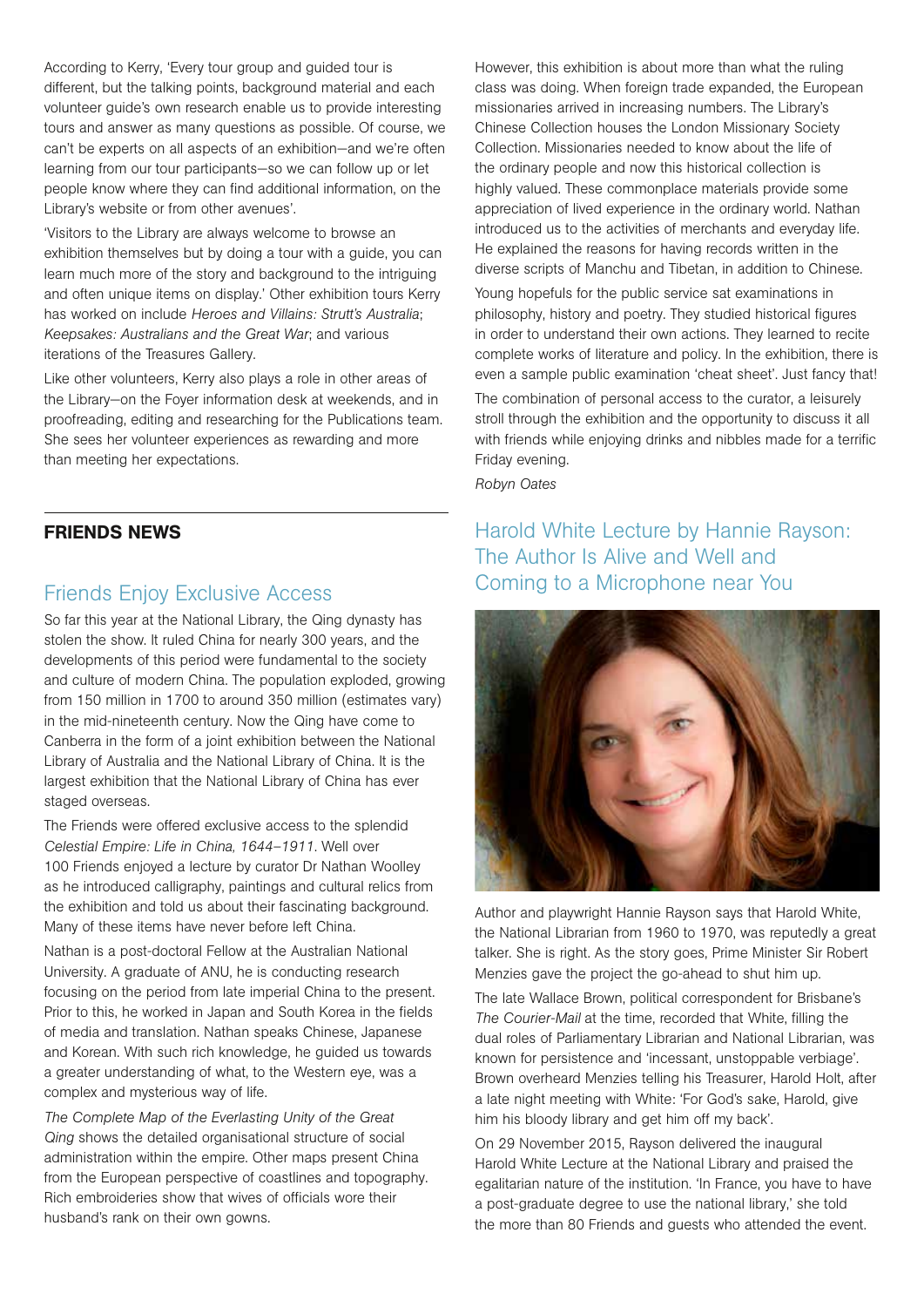

*Anne-Marie Schwirtlich, Hannie Rayson and Robyn Oates at the 2015 Harold White Lecture.*

'Here, in this National Library, anyone can walk in.'

That is how Rayson likes her libraries. She said she does much of her work in the State Library of Victoria, not for the quietness but because of its democratic character. When the library opens at 10 am each day, a crowd surges in that is as diverse as the city of Melbourne—elderly people, students, the homeless, mothers with prams, eccentrics, people of all ethnicities. The library affords her the opportunity to join in, eavesdrop and watch—all part of writing.

Rayson's lecture provided a fascinating insight into the life of a writer. Since publication in February 2015 of her memoir, *Hello Beautiful!: Scenes from a Life*, she has barely stopped talking. Her tour started in Bermagui in February and ended in Canberra with this lecture. She took issue with French literary critic Roland Barthes, who wrote in his 1967 essay, *The Author Is Dead*, that readers did not need to know about an author and should simply distil meaning from the written work. According to Rayson, if Barthes were writing in Australia now, he would have no choice but to talk, tweet and opine in public.

The Harold White lecture was Rayson's 50th event in front of a microphone in 9 months. Her speaking engagements have taken her all around the country to an astonishing variety of venues: woolsheds, wineries, writers' festivals, cafes, a horse stud, mechanics' institutes and even a women's prison.

For Rayson, writing is all-encompassing. She disagrees with E.L. Doctorow's declaration that, for an author, writing is just the writing. In Doctorow's world, even planning, outlining and research are not part of the writing process. But in the twenty-first century, Rayson argues, writing includes emails, engaging with Twitter, Facebook and Instagram, booking planes, nominating your ten top reads for Christmas and writing 500 words about your favourite vegetable. Add to this procrastinating, false starts, vacuuming, reading and making soup. If a writer can't see that this is all part of the job, he or she 'will go mad and die of starvation'.

Rayson is optimistic about the future for writers. Although theatres are not interested in playwrights, exciting and game-changing opportunities are opening up elsewhere. In particular, she nominated the burgeoning of writers' festivals, which are selling out and can barely cope with public demand. The Wheeler Centre in Melbourne, which offers a home for

books, writing and ideas, promotes events that are frequently sold out. The appetite to hear writers speak on practically any subject is alive and in robust good health. Rayson herself is involved in a 'boutique' writers' festival at Aireys Inlet. Within 10 days, more than 300 weekend passes for the festival were sold, raising about \$60,000.

The author is definitely not dead.

Many in the audience stayed on to enjoy afternoon tea in the Library Foyer where Hannie Rayson signed copies of her book.

A recording of this lecture can be accessed online at nla.gov.au/news/audio.

*Kathryn Cole, Deputy Chair, Friends Committee*

# Birth of the Lake View Book Club

During 2015, the Friends Committee reconsidered its activities, including the events offered by the Friends. The Committee concluded that these events could be defined in three broad categories:

- 1. Events and lectures associated with Friends activities
- 2. Events providing exclusive opportunity for Friends to access the National Library's exhibitions or collections
- 3. Events in association with other organisations.

The Friends Book Club did not fall within any of these categories and therefore the Committee agreed to the following:

- The Book Club can continue but all involvement of the Friends Office and the Friends Committee will be discontinued.
- If the Book Club continues, it will be promoted through the Friends Newsletter and on the noticeboard in the Friends Lounge. The appropriate information will be sent to the Executive Officer in time for inclusion.
- All future notices should clarify that meetings are not run by the Friends and the club's new name should not include the words 'Friends' or 'National Library'.
- The majority of attending members must be current members of the Friends of the National Library.

The Book Club met in January under the new arrangements and decided to continue to meet as the Lake View Book Club. Books to be discussed in coming months are:

- 29 March: *One Life: My Mother's Story* by Kate Grenville
- 26 April: *The Wife Drought* by Annabel Crabb
- 31 May: *My Brilliant Friend* by Elena Ferrante
- 28 June: *All the Light We Cannot See* by Anthony Doerr
- 26 July: *A Man Called Ove* by Fredrik Backman
- 30 August: *The Danish Girl* by David Ebershoff

The Lake View Book Club welcomes members of the Friends who would like to join our friendly discussion group. The meetings continue to be held in the Friends Lounge on Level 4 of the Library. They start at 6.15 pm and finish about 7.45 pm.

If you have any questions, please contact Kathryn Cole at kathryncole@grapevine.net.au.